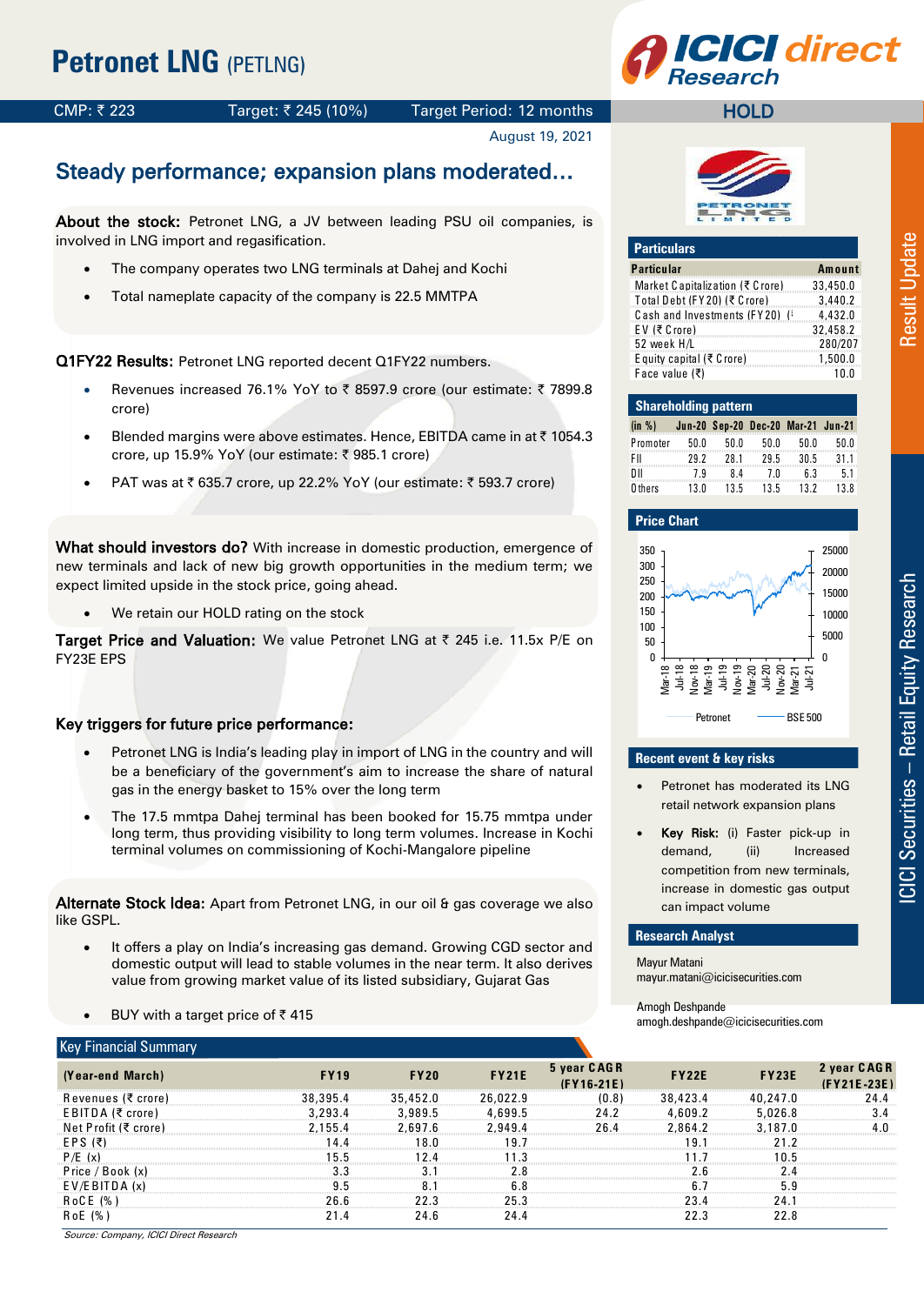#### Key takeaways of recent quarter

#### Q1FY22 Results: Robust performance continues

- Petronet LNG reported an increase of 76.1% YoY in revenues to  $\bar{z}$  8597.9 crore (our estimate: ₹7899.8 crore) as revenues were impacted due to lower prices as well as volumes during the base quarter
- Total volume were at 209 tbtu, up 10% YoY but down 4.1% QoQ (our estimate: 205 tbtu). While regas volumes were better than estimates, sales volume were lesser than expected
- Blended margins were above estimates at  $\bar{\tau}$  60.2/mmbtu. Subsequently, EBITDA was at ₹ 1054.3 crore, up 15.9% YoY (our estimate: ₹ 985.1 crore)
- Other income of  $\bar{\tau}$  68.5 crore was lower than expectation of  $\bar{\tau}$  99.8 crore. Subsequently, PAT was at ₹ 635.7 crore, up 22.2% YoY (our estimate: ₹ 593.7 crore)

#### Peer comparison

| Peer comparison                        |             |           |               |        |      |        |       |      |        |      |      |                     |      |      |                 |      |                                                                                                 |         |      |
|----------------------------------------|-------------|-----------|---------------|--------|------|--------|-------|------|--------|------|------|---------------------|------|------|-----------------|------|-------------------------------------------------------------------------------------------------|---------|------|
| <b>Exhibit 1: Peer Comparison</b>      |             |           |               |        |      |        |       |      |        |      |      |                     |      |      |                 |      |                                                                                                 |         |      |
| Sector / Company                       | C MP<br>(ৰ্ | <b>TP</b> | <b>Rating</b> | M Cap  |      | EPS (引 |       |      | P/E(x) |      |      | $EVA$ /EBITDA $(x)$ |      |      | <b>RoCE (%)</b> |      | (₹Cr) FY21E FY22E FY23E FY21E FY22E FY23E FY21E FY22E FY23E FY21E FY22E FY23E FY21E FY22E FY23E | RoE(% ) |      |
| GAIL (India) (GAIL)                    | 139         | 180       | Hold          | 61.721 | 11.0 | 16.4   |       | 12.6 | 8.5    | .9   | 10.3 | 6.4                 | 6.3  | 8.7  | 14.4            | 13.6 | 10.6                                                                                            | 14.4    | 14.1 |
| Guiarat Gas (GUJGA)                    | 722         | 735       | Hold          | 49,702 | 18.5 | 24.9   | 26.3  | 39.0 | 29.0   | 27.5 | 24.1 | 18.1                | 17.4 | 33.0 | 36.5            | 32.8 | 29.0                                                                                            | 29.6    | 25.4 |
| Indraprastha Gas (INDGA: 535           |             | 585       | Hold          | 37,450 | 14.4 | 18.0   | 21.5  | 37.2 | 29.    | 24.9 | 24.5 | 19.8                | 16.5 | 20.7 | 23.             | 23.3 | 174                                                                                             | 18.9    | 19.3 |
| Mahanagar Gas (MAHGAS1167              |             | 1340      | Buv           | 11.527 | 62.7 | 95.6   | 107.2 | 18.6 | 122    | 10.9 | 119  | 7 9                 | հ հ  | 22 6 | 29.             | ∵98  | 18.                                                                                             | 23.9    | 22.5 |
| Petronet LNG (PETLNG) 223              |             | 245       | Hold          | 33,450 | 19.7 | 19.1   | 21.2  | 11.3 | 11.7   | 10.5 | 6.8  | 6.7                 | 5.9  | 25.3 | 23.4            | 24.1 | 24.4                                                                                            | 22.3    | 22.8 |
| Source: Company, ICICI Direct Research |             |           |               |        |      |        |       |      |        |      |      |                     |      |      |                 |      |                                                                                                 |         |      |

Source: Company, ICICI Direct Research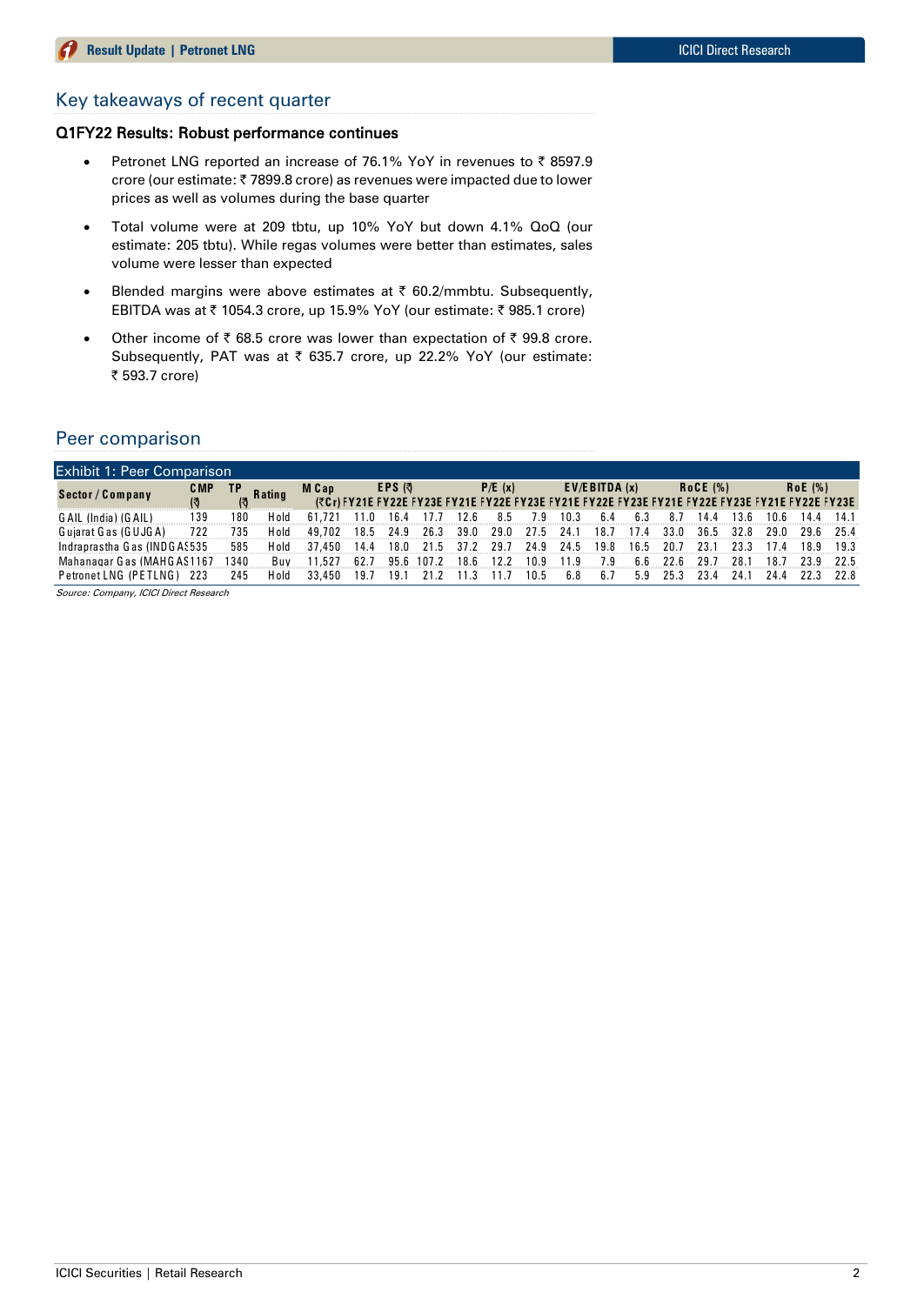| <b>Exhibit 2: Variance Analysis</b> |               |                |               |            |               |            |                                                     |
|-------------------------------------|---------------|----------------|---------------|------------|---------------|------------|-----------------------------------------------------|
|                                     | <b>Q1FY22</b> | <b>Q1FY22E</b> | <b>Q1FY21</b> | YoY $(\%)$ | <b>Q4FY21</b> | $Q_0Q(\%)$ | <b>Comments</b>                                     |
| <b>Total Revenues</b>               | 8,597.9       | 7.899.8        | 4,883.6       | 76.1       | 7,575.3       | 13.5       |                                                     |
| Raw materials costs                 | 7,339.6       | 6,721.4        | 3,836.5       | 91.3       | 6.281.7       | 16.8       |                                                     |
| <b>Employees Cost</b>               | 42.9          | 43.2           | 36.0          | 19.1       | 43.0          | $-0.1$     |                                                     |
| <b>Other Expenses</b>               | 161.2         | 150.1          | 101.1         | 59.4       | 159.6         | 1.0        |                                                     |
| <b>Total Expenditure</b>            | 7,543.6       | 6,914.7        | 3,973.6       | 89.8       | 6,484.2       | 16.3       |                                                     |
| <b>EBITDA</b>                       | 1,054.3       | 985.1          | 909.9         | 15.9       | 1,091.1       | $-3.4$     | Above estimates as both volumes and blended margins |
|                                     |               |                |               |            |               |            | were marginally above expectations                  |
| EBITDA margins (%)                  | 12.3          | 12.5           | 18.6          | $-637$ bps | 14.4          | $-214$ bps |                                                     |
| Depreciation                        | 191.6         | 203.8          | 193.6         | $-1.0$     | 202.8         | $-5.5$     |                                                     |
| EBIT                                | 862.7         | 781.3          | 716.4         | 20.4       | 888.3         | $-2.9$     |                                                     |
| Interest                            | 80.0          | 85.2           | 88.1          | $-9.2$     | 81.3          | $-1.6$     |                                                     |
| Other Income                        | 68.5          | 99.8           | 68.4          | 0.2        | 49.2          | 39.4       | Lower than expected                                 |
| Extra Ordinary Item                 | 0.0           | 0.0            | 0.0           | <b>NA</b>  | 0.0           | ΝA         |                                                     |
| <b>PBT</b>                          | 851.2         | 795.9          | 696.6         | 22.2       | 856.1         | $-0.6$     |                                                     |
| <b>Total Tax</b>                    | 215.5         | 202.2          | 176.4         | 22.2       | 232.8         | $-7.4$     |                                                     |
| <b>PAT</b>                          | 635.7         | 593.7          | 520.2         | 22.2       | 623.4         | 2.0        |                                                     |
|                                     |               |                |               |            |               |            |                                                     |
| <b>Key Metrics</b>                  |               |                |               |            |               |            |                                                     |
| Sales volume (tbtu)                 | 108.0         | 118.5          | 90.0          | 20.0       | 120.0         | $-10.0$    |                                                     |
| Regasification vol (tbtu)           | 101.0         | 86.5           | 100.0         | 1.0        | 98.0          | 3.1        |                                                     |
| <b>Total Volumes (tbtu)</b>         | 209.0         | 205.0          | 190.0         | 10.0       | 218.0         | -4.1       | Marginally better than estimates                    |
| Blended margin ₹/mmbtu              | 60.2          | 57.5           | 55.1          | 9.3        | 59.3          | 1.5        |                                                     |

Source: Company, ICICI Direct Research

| Exhibit 3: Change in estimates |            |              |              |                 |                  |              |                                                     |
|--------------------------------|------------|--------------|--------------|-----------------|------------------|--------------|-----------------------------------------------------|
|                                |            | <b>FY22E</b> |              |                 | <b>FY23E</b>     |              |                                                     |
| (そ Crore)                      | <b>Old</b> |              | New % Change | 0 <sub>ld</sub> |                  | New % Change |                                                     |
| Revenue                        | 33213.1    | 38423.4      | 15.7         |                 | 34827.9 40.247.0 | 15.6         | Revised LNG prices upwards due to higher oil prices |
| EBITDA                         | 4,534.5    | 4,609.2      | 1.6          | 5128.0          | 5,026.8          | $-2.0$       |                                                     |
| EBITDA Margin (%)              | 13.7       | 12.0         | $-166$ bps   | 14.7            | 12.5             | -223 bps     |                                                     |
| <b>PAT</b>                     | 2.818.1    | 2.864.2      | 1.6          | 3253.6          | 3.187.0          | $-2.0$       |                                                     |
| EPS (₹)                        | 18.8       | 19.1         | 1.6          | 21.7            | 21.2             | $-2.0$       |                                                     |

Source: ICICI Direct Research

#### Exhibit 4: Assumptions

| LAIIIDIL 4. HOOUIIIDUUIO                          |             |             |                |              |                |              |  |
|---------------------------------------------------|-------------|-------------|----------------|--------------|----------------|--------------|--|
|                                                   |             |             | <b>Current</b> |              | <b>Earlier</b> |              |  |
|                                                   | <b>FY20</b> | <b>FY21</b> | <b>FY22E</b>   | <b>FY23E</b> | <b>FY22E</b>   | <b>FY23E</b> |  |
| Sales volume (tbtu)                               | 470.0       | 457.0       | 490.6          | 512.8        | 500.6          | 520.8        |  |
| Regasification vol (tbtu)                         | 458.0       | 440.0       | 447.0          | 466.0        | 431.0          | 476.0        |  |
| Total Volumes (tbtu)                              | 928.0       | 897.0       | 937.6          | 978.8        | 931.6          | 996.8        |  |
| Blended Margin ₹/mmbtu                            | 53.4        | 59.5        | 58.8           | 61.3         | 57.3           | 60.2         |  |
| $\alpha$ . $\alpha$ $\alpha$ $\alpha'$ . $\alpha$ |             |             |                |              |                |              |  |

Source: ICICI Direct Research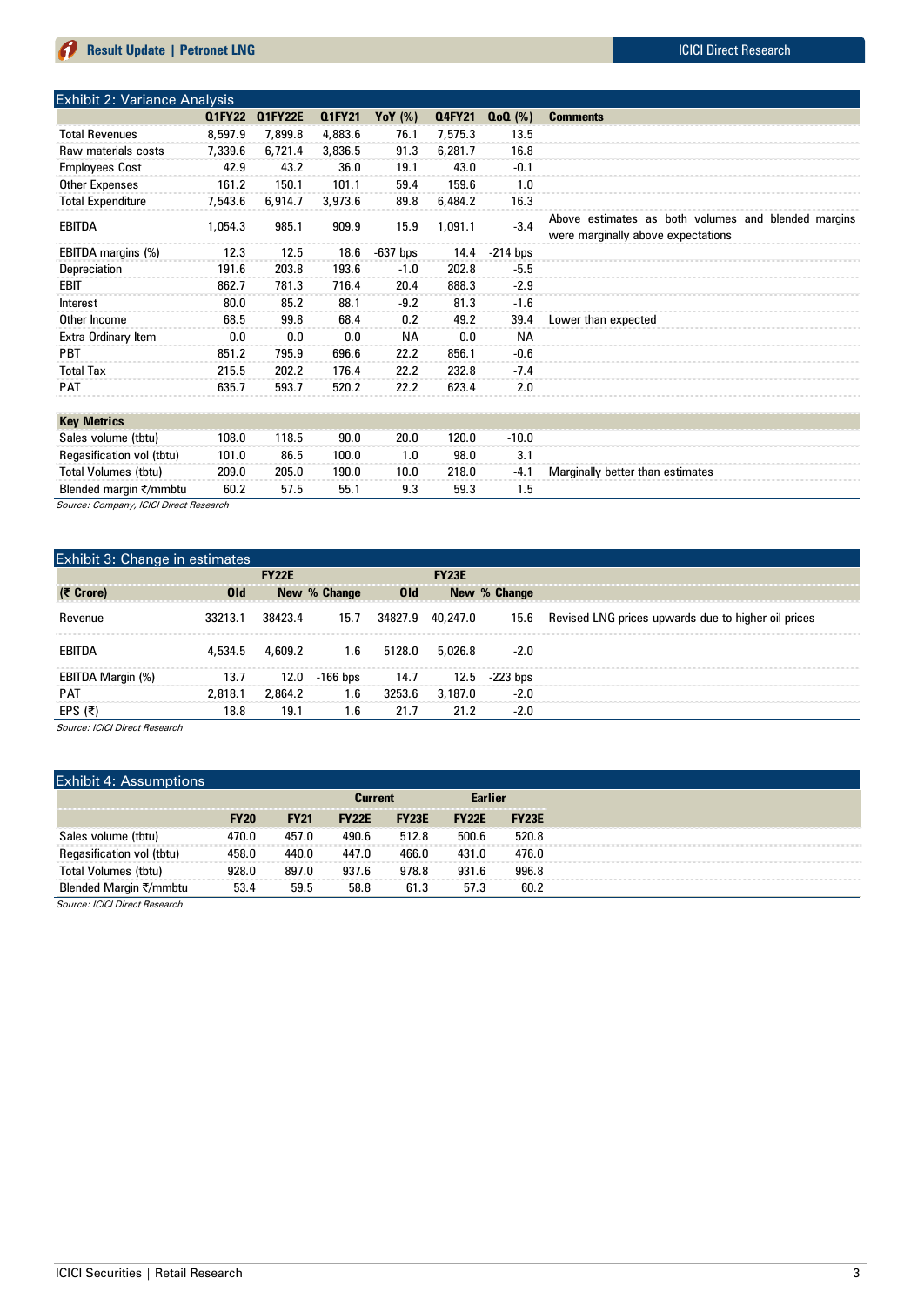### Story in charts



Regasification volume Total Volumes

Source: Company, ICICI Direct Research



Source: Company, ICICI Direct Research

| <b>Exhibit 7: Booked capacity</b>                                                                                              |     |
|--------------------------------------------------------------------------------------------------------------------------------|-----|
| <b>Booked capacity (mmtpa)</b>                                                                                                 |     |
| G AIL<br>the contract of the contract of the contract of the contract of the contract of the contract of the contract of       | -nn |
| 10 C L                                                                                                                         |     |
| <b>BPCI</b><br>the contract of the contract of the contract of the contract of the contract of the contract of the contract of |     |
| GSPC                                                                                                                           | 'n  |
| <b>Torrent Power</b>                                                                                                           |     |
| Total                                                                                                                          | 75  |

Source: Company, ICICI Direct Research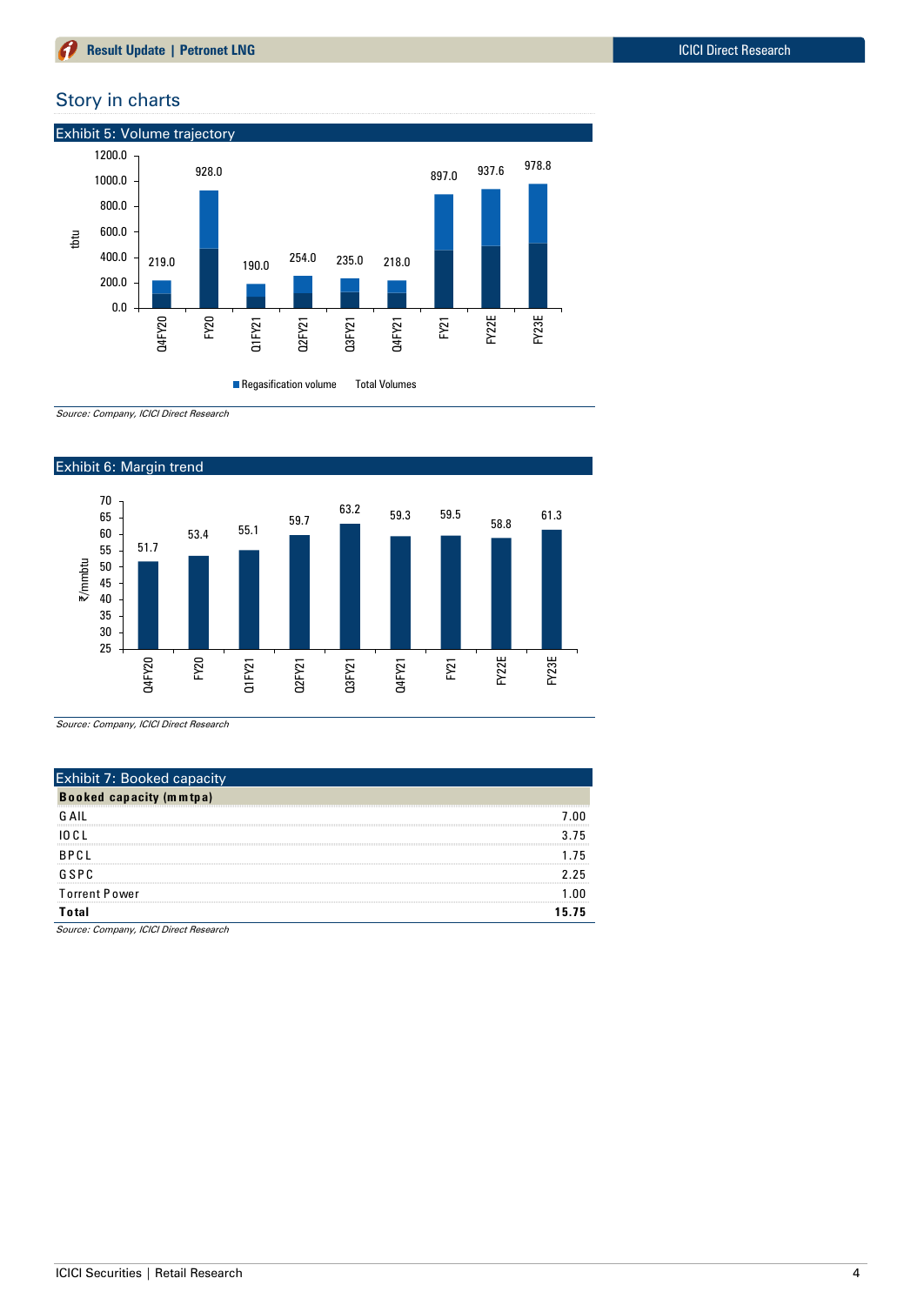#### Financial Summary

| Exhibit 8: Profit and loss statement |             |              |              | ₹ crore      |
|--------------------------------------|-------------|--------------|--------------|--------------|
| (Year-end March)                     | <b>FY20</b> | <b>FY21E</b> | <b>FY22E</b> | <b>FY23E</b> |
| Revenue                              | 35452.0     | 26022.9      | 38423.4      | 40247.0      |
| Growth (%)                           | $-7.7$      | $-26.6$      | 47.7         |              |
| (Inc.) / Dec stock in trade          | 0.0         | 0.0          | 0.O          | 0.O          |
| <b>Raw material Costs</b>            | 30495.9     | 20681.5      | 32910.1      | 34244.1      |
| Purchase of trading goods            | 0<br>O      | 0. O         |              |              |
| Employee Costs                       | 125.8       | 1471         | 176.2        | 2115         |
| <b>O</b> ther Expenditure            | 840.8       | 494.8        | 727.9        | 764.7        |
| Op. Expenditure                      | 31462.5     | 21323.4      | 33814.2      | 35220.2      |
| <b>EBITDA</b>                        | 3989.5      | 4699.5       | 4609.2       | 5026.8       |
| Growth (%)                           | 21.1        | 17.8         | -1.9         | 9.1          |
| Depreciation                         | 776.1       | 784.1        | 803.0        | 845.0        |
| E BIT                                | 3213.4      | 3915.5       | 3806.2       | 4181.8       |
| Interest                             | 403.2       | 336.0        | 335.5        | 340.7        |
| O ther Income                        | 300.5       | 388.2        | 367.8        | 431.0        |
| PBT                                  | 3110.7      | 3967.7       | 3838.5       | 4272.2       |
| Growth (%)                           | -3.8        | 27.6         | $-3.3$       | 11.3         |
| Tax                                  | 413.1       | 1018.3       | 974.3        | 1085.1       |
| <b>Reported PAT</b>                  | 2697.6      | 2949.4       | 2864.2       | 3187.0       |
| Growth $(%)$                         | 25.2        | 9.3          | -2.9         | 11.3         |
| <b>EPS</b>                           | 18.0        | 19.7         | 19.1         | 21.2         |

| <b>Exhibit 9: Cash flow statement</b> |             |              |              | ₹ crore      |  |  |  |
|---------------------------------------|-------------|--------------|--------------|--------------|--|--|--|
| (Year-end March)                      | <b>FY20</b> | <b>FY21E</b> | <b>FY22E</b> | <b>FY23E</b> |  |  |  |
| Profit after Tax                      | 2,697.6     | 2.949.4      | 2,864.2      | 3,187.0      |  |  |  |
| Add: Depreciation                     | 776.1       | 784.1        | 803.0        | 845.0        |  |  |  |
| Add: 0 thers                          | -447.7      | -7.7         | 100.0        | 100.0        |  |  |  |
| Cash Profit                           | 3.026.0     | 3.725.8      | 3.767.2      | 4,132.0      |  |  |  |
| Increase/(Decrease) in CL             | 491.4       | $-182.1$     | 602.4        | 180.4        |  |  |  |
| (Increase)/Decrease in CA             | 1.037.2     | $-1.206.1$   | $-98.9$      | $-129.9$     |  |  |  |
| <b>CF from Operating Activit</b>      | 4554.6      | 2337.5       | 4270.7       | 4182.5       |  |  |  |
| <b>Purchase of Fixed Assets</b>       | 3,955.7     | 164.0        | 1.035.5      | 1,000.0      |  |  |  |
| (Inc)/Dec in Investments              | 0.0         | 0.O          | 0.0          | 0.0          |  |  |  |
| 0 thers                               |             |              |              | 0.0          |  |  |  |
| <b>CF from Investing Activiti-</b>    | $-3.955.7$  | $-164.0$     | $-1,035.5$   | $-1,000.0$   |  |  |  |
| Inc/(Dec) in Loan Funds               | 2,683.5     | $-33.5$      | 0.0          | 0.0          |  |  |  |
| Inc/(Dec) in Sh. Cap. & Res           | 368.0       | 200.0        | 0.0          | 0.0          |  |  |  |
| Less: Dividend Paid                   | 2,178.8     | 2,004.5      | 2,091.6      | 2,091.6      |  |  |  |
| 0 thers                               | 0.0         | 0.0          | 0.0          | 0.0          |  |  |  |
| <b>CF</b> from financing activitio    | 504.8       | $-2,038.0$   | $-2,091.6$   | $-2,091.6$   |  |  |  |
| Change in cash Eq.                    | 1.471.7     | 335.6        | 1,143.6      | 1,090.9      |  |  |  |
| Op. Cash and cash Eq.                 | 2,960.3     | 4,432.0      | 4,767.6      | 5,911.2      |  |  |  |
| CI. Cash and cash Eq.                 | 4,432.0     | 4,767.6      | 5,911.2      | 7,002.1      |  |  |  |

Source: Company, ICICI Direct Research

Exhibit 10: Balance Sheet | crore **(Year-end March) F Y20 F Y21E F Y22E F Y23E (Year-end March)**<br>**Source of Funds**<br>**Equity Capital** E quity C apital 1,500.0 1,500.0 1,500.0 1,500.0 P reference capital 0.0 0.0 0.0 0.0 8 guity Capital 1,500.0 1,500.0 1,500.0 1,500.0<br>Preference capital 0.0 0.0 0.0 0.0 0.0<br>Reserves & Surplus 9,453.0 10,597.9 11,370.5 12,465.9 0.0 0.0 0.0 0.0 0.0<br>Reserves & Surplus 9,453.0 10,597.9 11,370.5 12,465.9<br>Shareholder's Fund 10,953.0 12,097.9 12,870.5 13,965.9 L oan F unds 3,440.2 3,406.7 3,406.7 3,406.7 Shareholder's Fund 10,953.0 12,097.9 12,870.5 13,965.9<br>
Loan Funds 3,440.2 3,406.7 3,406.7 3,406.7<br>
Deferred Tax Liability 888.3 880.6 980.6 1,080.6<br>
Minority Interest 0.0 0.0 0.0 0.0 Minority Interest **Source of F und s 15281.5 16385.2 17257.8 18453.3 Source of Funds<br>Application of Funds**<br>Gross Block Application of Funds<br>G ross Block 13,460.6 13,610.6 14,110.6 14,860.6<br>الشرقي الملك 13,460.6 13,610.6 14,330 14,330 14,330 14,330 14,330 14,330 14,330 14,330 14,330 14,330 14,330 14 L ess: Acc. D epreciation 2,272.4 3,063.3 3,878.5 4,723.5 Net Block 11,188.2 10,547.3 10,232.0 10,137.1<br>Capital WIP 4.7 25.5 573.2 823.2 C apital WIP 4.7 25.5 573.2 823.2 T otal F ixed Assets 11,192.9 10,572.7 10,805.3 10,960.3 1991 Investments 164.4 164.4 164.4 164.4 164.4 164.4 164.4 164.4 164.4 164.4 164.4 164.4 164.4 164.4 164.4 16 Inventories 480.9<br>Debtor 1,602.6 D ebtor 1,602.6 1,874.5 1,894.9 1,984.8 C ash 4,432.0 4,767.6 5,911.2 7,002.1 L oan & Advance, O ther C A 826.2 1904.1 1477.7 1477.7 T otal C urrent assets 7341.7 8883.4 10125.9 11346.8 C urrent L iabilities 3384.5 3137.0 3684.4 3859.3 P rovisions 33.0 98.3 153.3 158.8 T otal C L and P rovisions 3417.5 3235.3 3837.7 4018.1 98.3 153.3 158.8 198.3 158.8 158.8 198.3 158.8<br>198.1 Total CL and Provisions 3417.5 3235.3 3837.7 14018.1<br>1924.3 5648.1 6288.2 7328.6 Miscellaneous expense 0.0 0.0 0.0 0.0 **Ap p lication of F und s 15281.5 16385.2 17257.8 18453.3**

| Exhibit 11: Key ratios                      |             |              |              |              |
|---------------------------------------------|-------------|--------------|--------------|--------------|
| (Year-end March)                            | <b>FY20</b> | <b>FY21E</b> | <b>FY22E</b> | <b>FY23E</b> |
| Per share data (₹)                          |             |              |              |              |
| <b>Book Value</b>                           | 73.0        | 80.7         | 85.8         | 93.1         |
| Cash per share                              | 29.5        | 31.8         | 39.4         | 46.7         |
| EPS                                         | 18.0        | 19.7         | 19.1         | 21.2         |
| Cash EPS                                    | 23.2        | 24.9         | 24.4         | 26.9         |
| <b>DPS</b>                                  | 12.5        | 11.5         | 12.0         | 12.0         |
| <b>Profitability &amp; Operating Ratios</b> |             |              |              |              |
| EBITDA Margin (%)                           | 11.3        | 18.1         | 12.0         | 12.5         |
| PAT Margin (%)                              | 7.6         | 11.3         | 7.5          | 7.9          |
| <b>Fixed Asset Turnover (x)</b>             | 3.2         | 2.5          | 3.6          | 3.7          |
| Inventory Turnover (Days)                   | 5.0         | 8.0          | 8.0          | 8.0          |
| Debtor (Days)                               | 16.5        | 18.0         | 18.0         | 18.0         |
| <b>Current Liabilities (Days)</b>           | 34.8        | 44 N         | 35.0         | 35.0         |
| <b>Return Ratios (%)</b>                    |             |              |              |              |
| RoE                                         | 24.6        | 24.4         | 22.3         | 22.8         |
| R o C E                                     | 22.3        | 25.3         | 23.4         | 24.1         |
| RoIC                                        | 32.3        | 36.5         | 36.7         | 40.3         |
| <b>Valuation Ratios (x)</b>                 |             |              |              |              |
| PF                                          | 12.4        | 11.3         | 11.7         | 10.5         |
| Price to Book Value                         | 3.1         | 2.8          | 2.6          | 2.4          |
| EV/EBITDA                                   | 8.1         | 6.8          | 6.7          | 5.9          |
| EV/Sales                                    | 0.9         | 12           | 0. 8         | 0.7          |
| <b>Leverage &amp; Solvency Ratios</b>       |             |              | mmm          |              |
| Debt to equity $(x)$                        | 0.3         | 0.3          | 0.3          | 0.2          |
| Interest Coverage (x)                       | 8.0         | 11.7         | 11.3         | 12.3         |
| Debt to EBITDA (x)                          | 0.9         | 0.7          | 0.7          | 0.7          |
| <b>Current Ratio</b>                        | 2.1         | 2.7          | 2.6          | 2.8          |
| Quick ratio<br>0.0000<br>$\sim$             | 2.0         | 2.6          | 2.4          | 2.6          |

Source: Company, ICICI Direct Research

Source: Company, ICICI Direct Research

Source: Company, ICICI Direct Research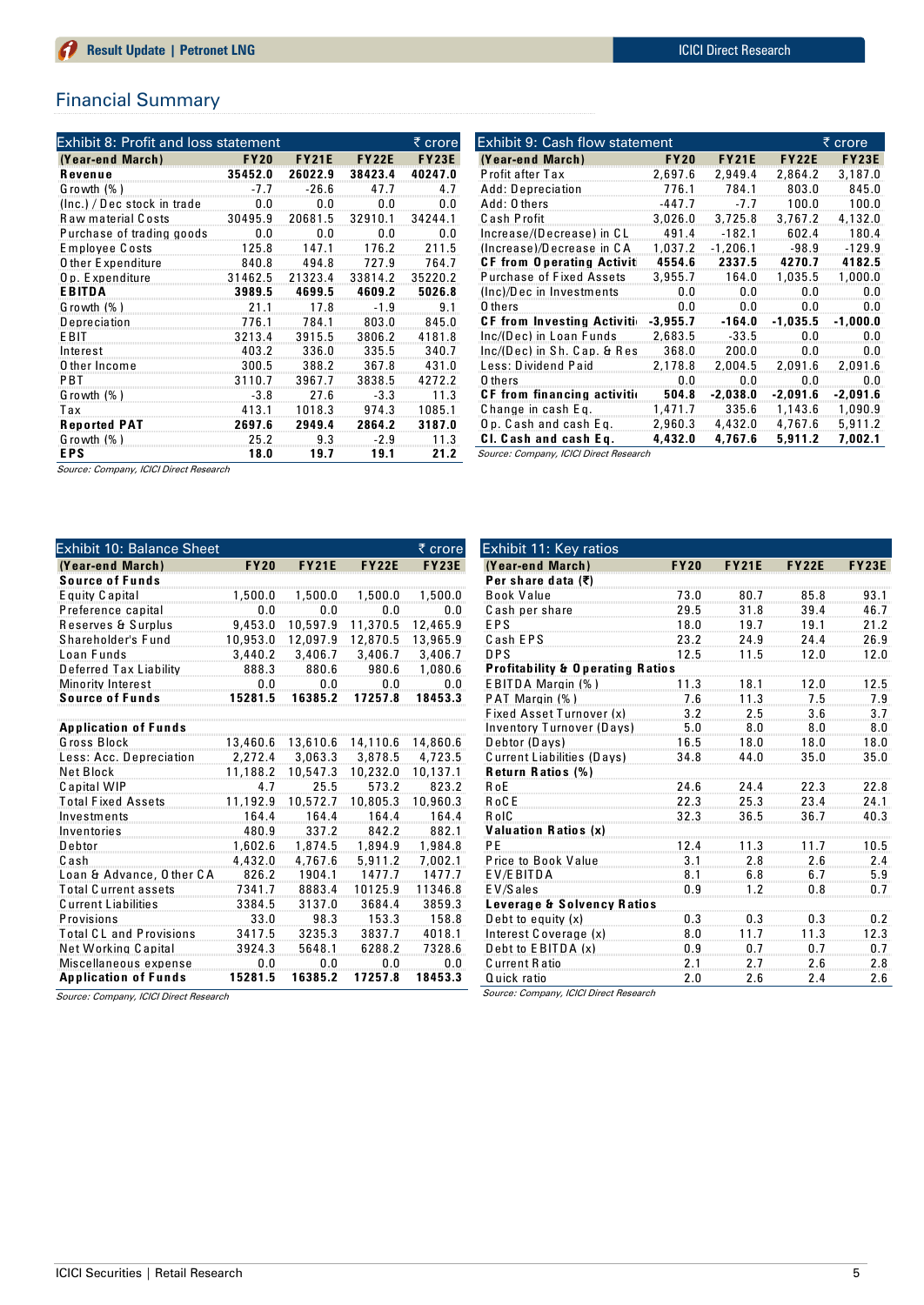| <b>Result Update   Petronet LING</b>                   |      |      |               |          |        |      |        |      |           |      |      |                 |      |      |         |      | iului Direct Research |                                                                                                 |      |
|--------------------------------------------------------|------|------|---------------|----------|--------|------|--------|------|-----------|------|------|-----------------|------|------|---------|------|-----------------------|-------------------------------------------------------------------------------------------------|------|
|                                                        |      |      |               |          |        |      |        |      |           |      |      |                 |      |      |         |      |                       |                                                                                                 |      |
| Exhibit 12: ICICI Direct coverage universe (Oil & gas) |      |      |               |          |        |      |        |      |           |      |      |                 |      |      |         |      |                       |                                                                                                 |      |
| Sector / Company                                       | C MP | TP   | <b>Rating</b> | M Cap    | EPS (引 |      | P/E(x) |      | $EVA$ (x) |      |      | <b>RoCE (%)</b> |      |      | RoE(% ) |      |                       |                                                                                                 |      |
|                                                        | (ৰ   |      |               |          |        |      |        |      |           |      |      |                 |      |      |         |      |                       | (₹Cr) FY21E FY22E FY23E FY21E FY22E FY23E FY21E FY22E FY23E FY21E FY22E FY23E FY21E FY22E FY23E |      |
| <b>BPCL (BHAPET)</b>                                   | 465  | 520  | H o Id        | 97.320   | 91.0   | 31.9 | 38.9   | 5.1  | 14.6      | 12.0 | 7.4  | 9.9             | 8.3  | 14.3 | 10.     | 11.8 | 33.8                  | 14.2                                                                                            | 15.9 |
| G AIL (India) (G AIL)                                  | 139  | 180  | H o Id        | 61.721   | 11.0   | 16.4 |        | 12.6 | 8.5       | 7.9  | 10.3 | 6.4             | 6.3  | 8.7  | 14.4    | 13.6 | 10.6                  | 14.4                                                                                            | 14.1 |
| Guiarat Gas (GUJGA)                                    | 722  | 735  | H o Id        | 49,702   | 18.5   | 24.9 | 26.3   | 39.0 | 29.0      | 27.5 | 24.  | 18.T            | 7.4  | 33.0 | 36.5    | 32.8 | 29.0                  | 29.6                                                                                            | 25.4 |
| <b>HPCL (HINPET)</b>                                   | 264  | 265  | Hold          | 38.344   | 70.6   | 34.3 | 29.0   | 3.7  |           | 9.1  | 5.3  | 7.6             | 7.4  | 14.9 | 7.4     | 6.1  | 29.5                  | 13.0                                                                                            | 10.6 |
| Indian Oil Corp (INDOIL)                               | 104  | 120  | Buv           | 95,483   | 23.8   | 15.8 | 15.6   | 4.4  | 6.6       | 6.7  | 2.5  | 2.9             | 2.9  | 13.3 | 10.0    | 9.5  | 19.8                  | 12.2                                                                                            | 11.5 |
| Indraprastha Gas (INDGA: 535                           |      | 585  | H o Id        | 37,450   | 14.4   | 18.0 |        | 37.2 | 29.7      | 24.9 | 24.5 | 19.8            | 16.5 | 20.7 | 23.1    | 23.3 | 17.4                  | 18.9                                                                                            | 19.3 |
| Mahanagar Gas (MAHGAS1167                              |      | 1340 | Buv           | 11.527   | 62.7   | 95.6 | 107.2  | 18.6 | 12.2      | 10.9 | 11.9 | 7.9             | 6.6  | 22.6 | 29.7    | 28.  | 18.7                  | 23.9                                                                                            | 22.5 |
| ONGC (ONGC)                                            | 114  | 110  | Hold          | 1.46.300 | 9.0    | 19.1 | 20.7   | 12.6 | 6.0       | 5.5  | 5.2  | 3.3             | 3.0  | 4.4  | 11.6    | 11.4 | 5.6                   | 10.9                                                                                            | 10.9 |
| Petronet LNG (PETLNG)                                  | 223  | 245  | Hold          | 33,450   | 19.7   | 19.1 | 21.2   | 11.3 | 11.7      | 10.5 | 6.8  | 6.7             | 5.9  | 25.3 | 23.4    | 24.1 | 24.4                  | 22.3                                                                                            | 22.8 |
| Source: Bloomberg, ICICI Direct Research               |      |      |               |          |        |      |        |      |           |      |      |                 |      |      |         |      |                       |                                                                                                 |      |

Source: Bloomberg, ICICI Direct Research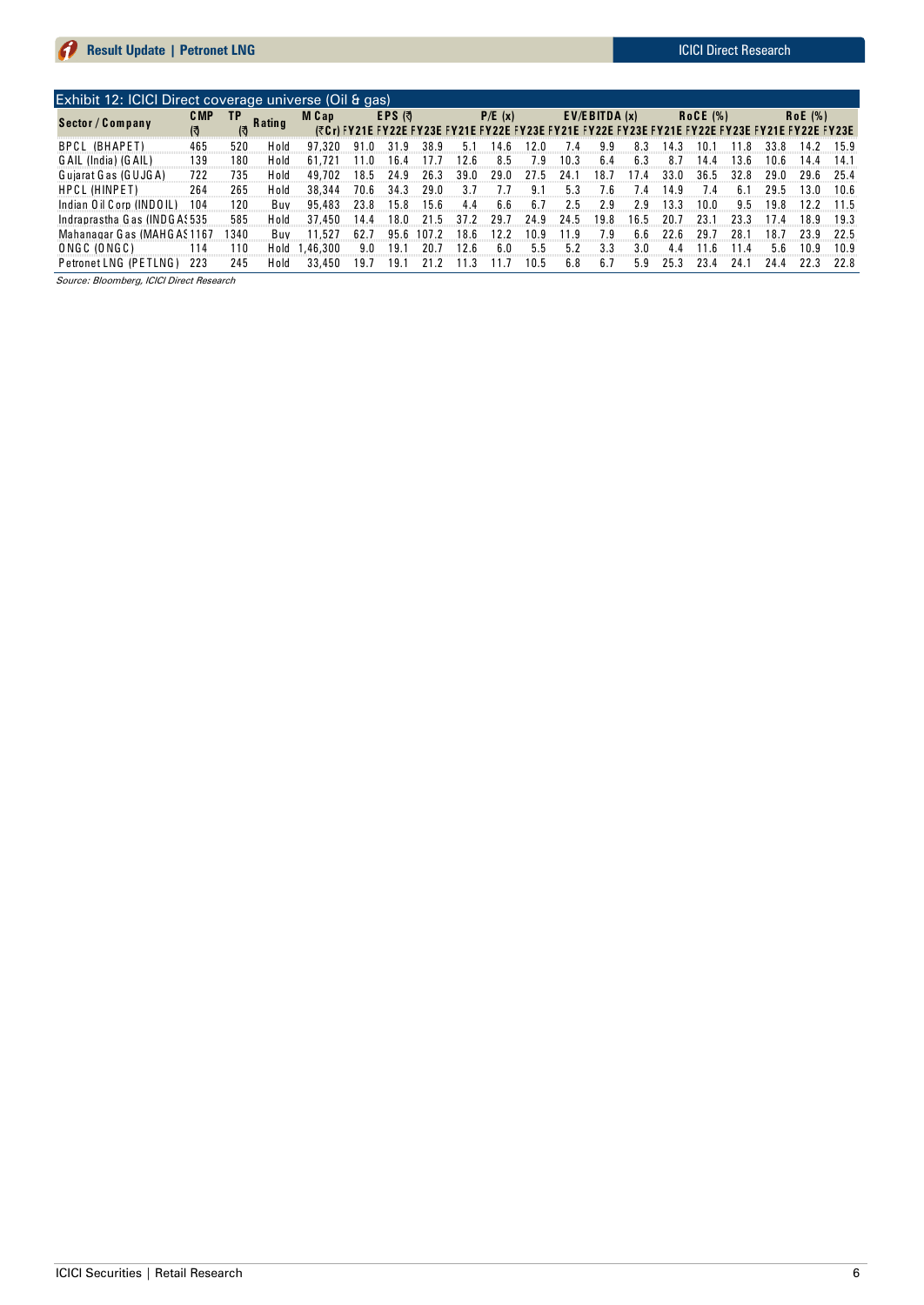## RATING RATIONALE

ICICI Direct endeavors to provide objective opinions and recommendations. ICICI Direct assigns ratings to its stocks according -to their notional target price vs. current market price and then categorizes them as Buy, Hold, Reduce and Sell. The performance horizon is two years unless specified and the notional target price is defined as the analysts' valuation for a stock

Buy: >15% Hold: -5% to 15%; Reduce: -15% to -5%; Sell: <-15%



ICICI Direct Research Desk, ICICI Securities Limited, 1st Floor, Akruti Trade Centre, Road No 7, MIDC, Andheri (East) Mumbai – 400 093 research@icicidirect.com

Pankaj Pandey **Head – Research head pankaj.pandey@icicisecurities.com**